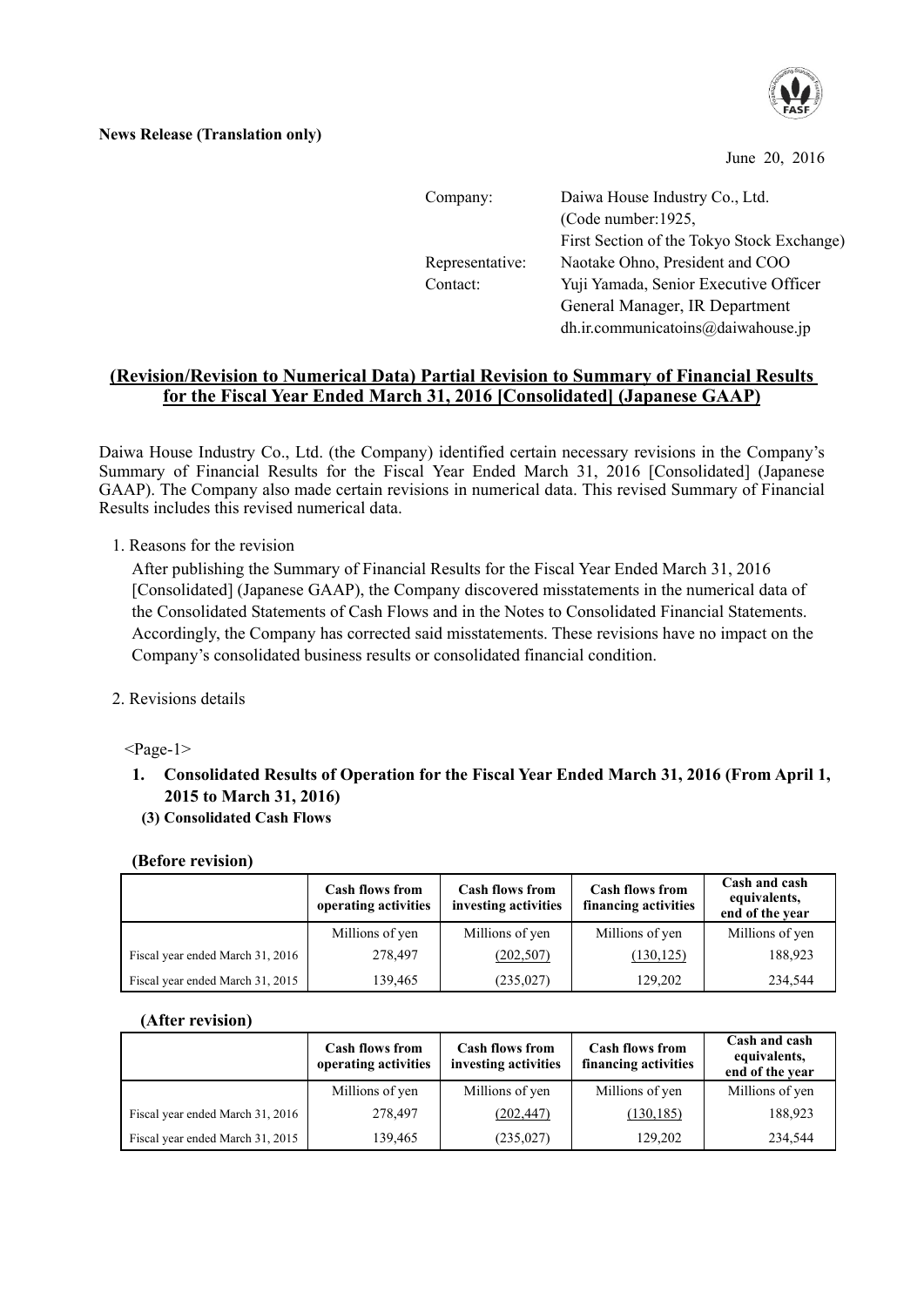#### <Page-5>

#### **<Reference Material> Key Performance Indicators**

#### **1. Performance Indicators**

#### **(Before revision)**

| <b>Fiscal years</b>                                         | <b>Fiscal year</b><br>ended<br>March 31,<br>2013 | <b>Fiscal year</b><br>ended<br>March 31,<br>2014 | <b>Fiscal year</b><br>ended<br>March 31,<br>2015 | <b>Fiscal year</b><br>ended<br>March 31,<br>2016 | <b>Forecast for</b><br>the fiscal<br>year<br>ending<br>March 31,<br>2017 |
|-------------------------------------------------------------|--------------------------------------------------|--------------------------------------------------|--------------------------------------------------|--------------------------------------------------|--------------------------------------------------------------------------|
| (Snip)                                                      |                                                  |                                                  |                                                  |                                                  |                                                                          |
| Cash flows from operating activities<br>(millions of yen)   | 164,247                                          | 78,451                                           | 139,465                                          | 278,497                                          |                                                                          |
| Cash flows from investing activities<br>(millions of yen)   | (140, 736)                                       | (240, 439)                                       | (235, 027)                                       | (202, 507)                                       |                                                                          |
| Cash flows from financing activities<br>(millions of yen)   | (28, 633)                                        | 110,131                                          | 129,202                                          | (130, 125)                                       |                                                                          |
| Cash and cash equivalents, end of<br>year (millions of yen) | 245,037                                          | 198,733                                          | 234,544                                          | 188,923                                          |                                                                          |

#### **(After revision)**

| <b>Fiscal years</b>                                         | <b>Fiscal year</b><br>ended<br>March 31,<br>2013 | <b>Fiscal year</b><br>ended<br>March 31,<br>2014 | <b>Fiscal year</b><br>ended<br>March 31,<br>2015 | <b>Fiscal year</b><br>ended<br>March 31,<br>2016 | <b>Forecast for</b><br>the fiscal<br>year<br>ending<br>March 31,<br>2017 |
|-------------------------------------------------------------|--------------------------------------------------|--------------------------------------------------|--------------------------------------------------|--------------------------------------------------|--------------------------------------------------------------------------|
| (Snip)                                                      |                                                  |                                                  |                                                  |                                                  |                                                                          |
| Cash flows from operating activities<br>(millions of yen)   | 164,247                                          | 78,451                                           | 139,465                                          | 278,497                                          |                                                                          |
| Cash flows from investing activities<br>(millions of yen)   | (140, 736)                                       | (240, 439)                                       | (235, 027)                                       | (202, 447)                                       |                                                                          |
| Cash flows from financing activities<br>(millions of yen)   | (28, 633)                                        | 110,131                                          | 129,202                                          | (130, 185)                                       |                                                                          |
| Cash and cash equivalents, end of<br>year (millions of yen) | 245,037                                          | 198,733                                          | 234,544                                          | 188,923                                          |                                                                          |

 $<$ Page-12 $>$ 

#### **1. Analysis on Business Results and Financial Conditions**

#### **(2) Analysis on Financial Conditions**

**2. Cash Flows during the Reporting Fiscal Year** 

#### **(Before revisions)**

Cash and cash equivalents for the reporting fiscal year amounted to 188,923 million yen, for a decrease of 45,620 million yen. Net cash provided by operating activities stood at 278,497 million yen, net cash used in investing activities came to 202,507 million yen, and net cash used in financing activities came to 130,125 million yen.

#### **Cash flows from operating activities**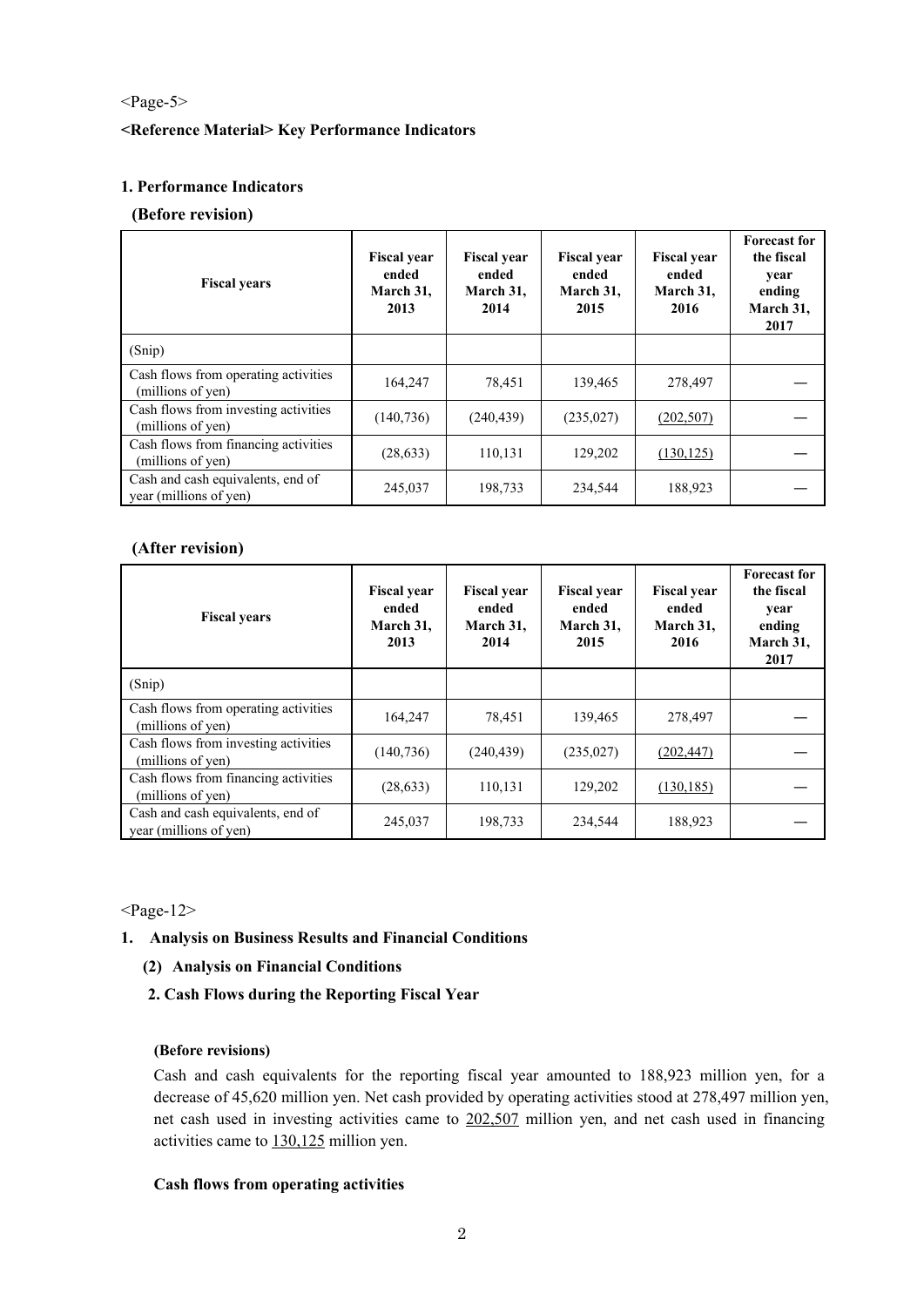During the reporting fiscal year, net cash provided by operating activities came to 278,497 million yen (+99.7% year on year). This was mainly the result of the posting of 156,214 million yen in income before income taxes and non-controlling shareholders' interests for the reporting period, as well as an increase in net defined benefit liability for employees, resulting from a change in the discount rate applied to the calculation of retirement benefit obligations.

#### **Cash flows from investing activities**

During the reporting fiscal year, net cash used in investing activities came to 202,507 million yen (compared with 235,027 million yen used in the previous fiscal year). This was primarily the result of the acquisition of property, plant and equipment, including rental real estates, and investments in real estate development.

#### **Cash flows from financing activities**

During the reporting fiscal year, net cash used in financing activities came to 130,125 million yen (compared with net cash provided in the amount of 129,202 million yen for the previous fiscal year). This was primarily the result of the repayment of interest-bearing debt such as loans payable.

#### **(After revisions)**

Cash and cash equivalents for the reporting fiscal year amounted to 188,923 million yen, for a decrease of 45,620 million yen. Net cash provided by operating activities stood at 278,497 million yen, net cash used in investing activities came to 202,447 million yen, and net cash used in financing activities came to 130,185 million yen.

#### **Cash flows from operating activities**

During the reporting fiscal year, net cash provided by operating activities came to 278,497 million yen (+99.7% year on year). This was mainly the result of the posting of 156,214 million yen in income before income taxes and non-controlling shareholders' interests for the reporting period, as well as an increase in net defined benefit liability for employees, resulting from a change in the discount rate applied to the calculation of retirement benefit obligations.

#### **Cash flows from investing activities**

During the reporting fiscal year, net cash used in investing activities came to 202,447 million yen (compared with 235,027 million yen used in the previous fiscal year). This was primarily the result of the acquisition of property, plant and equipment, including rental real estates, and investments in real estate development.

#### **Cash flows from financing activities**

During the reporting fiscal year, net cash used in financing activities came to 130,185 million yen (compared with net cash provided in the amount of 129,202 million yen for the previous fiscal year). This was primarily the result of the repayment of interest-bearing debt such as loans payable.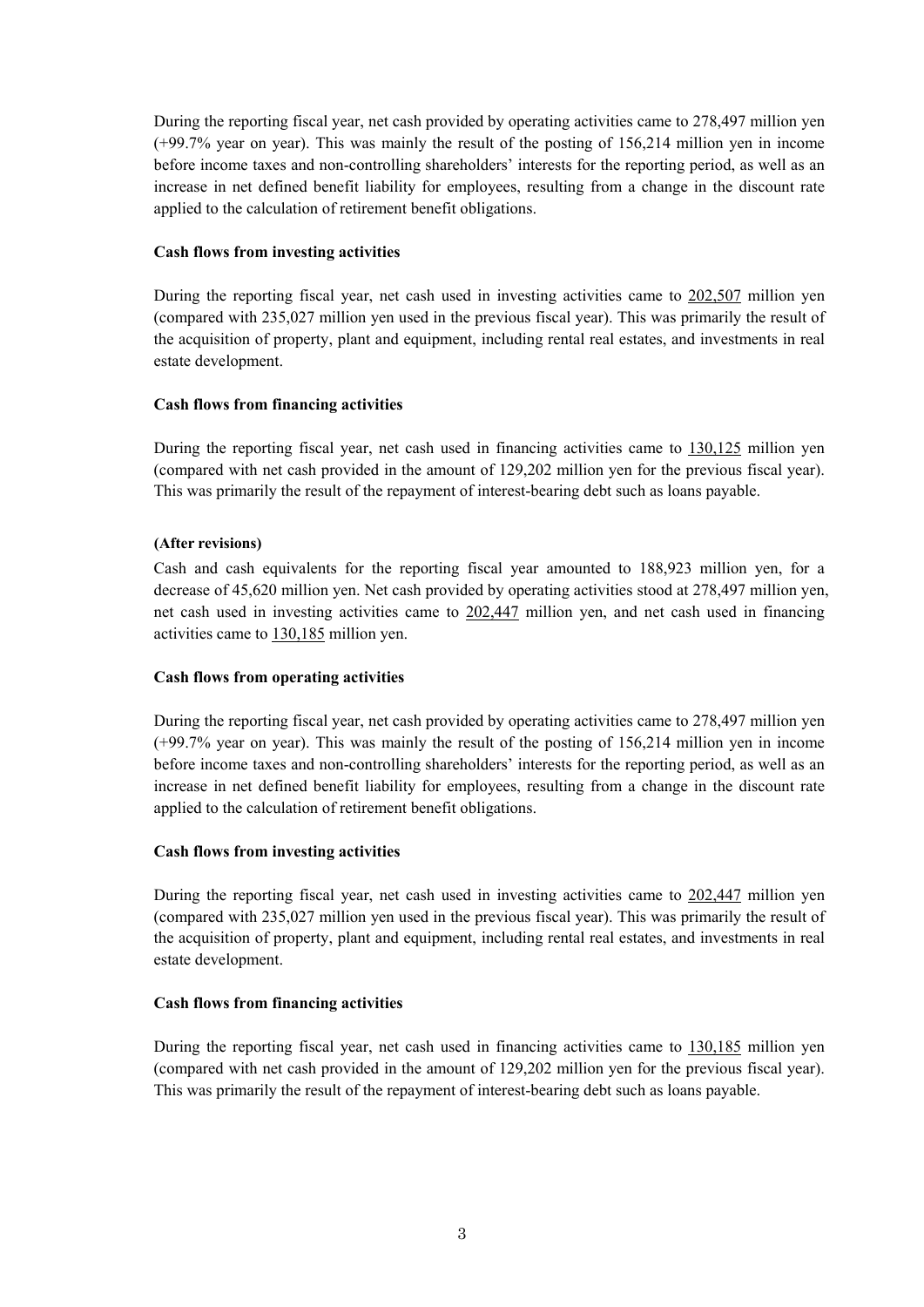<Page-23 and 24>

# 4. Consolidated Financial Statements

# (4) Consolidated Statements of Cash Flows

# (Before revision)

|                                                                                                                           |                                                                   | (Millions of yen)                                                  |
|---------------------------------------------------------------------------------------------------------------------------|-------------------------------------------------------------------|--------------------------------------------------------------------|
|                                                                                                                           | Previous fiscal year<br>(From April 1, 2014<br>to March 31, 2015) | Reporting fiscal year<br>(From April 1, 2015<br>to March 31, 2016) |
| Net cash provided by (used in) investing activities                                                                       |                                                                   |                                                                    |
| Purchase of property, plant and equipment and intangible<br>assets                                                        | (232,211)                                                         | (178, 179)                                                         |
| Proceeds from sales of property, plant and equipment                                                                      | 2,604                                                             | 2,763                                                              |
| Purchase of investment securities                                                                                         | (16, 645)                                                         | (26, 177)                                                          |
| Proceeds from sales and redemption of investment securities                                                               | 11,720                                                            | 19,042                                                             |
| Purchase of investments in subsidiaries                                                                                   | (138)                                                             | (60)                                                               |
| Purchase of investments in subsidiaries resulting in change<br>in scope of consolidation                                  | (1,206)                                                           | (9, 533)                                                           |
| Payments for acquisition of business                                                                                      | (405)                                                             | (110)                                                              |
| Proceeds from collection of lease and guarantee deposits                                                                  | (6, 546)                                                          | (5,282)                                                            |
| Other, net                                                                                                                | 7,801                                                             | (4,969)                                                            |
| Net cash provided by (used in) investing activities                                                                       | (235, 027)                                                        | (202, 507)                                                         |
| Net cash provided by (used in) financing activities                                                                       |                                                                   |                                                                    |
| Net increase (decrease) in short-term loans payable                                                                       | 48,670                                                            | (24, 302)                                                          |
| Net increase (decrease) in commercial papers                                                                              | 72,000                                                            | (72,000)                                                           |
| Proceeds from long-term loans payable                                                                                     | 134,083                                                           | 61,703                                                             |
| Repayment of long-term loans payable                                                                                      | (66, 234)                                                         | (46, 641)                                                          |
| Proceeds from issuance of bonds                                                                                           | 80,000                                                            |                                                                    |
| Redemption of bonds                                                                                                       | (100, 135)                                                        | (610)                                                              |
| Repayments of finance lease obligations                                                                                   | (3, 137)                                                          | (2,750)                                                            |
| Proceeds from share issuance to non-controlling<br>shareholders                                                           | 258                                                               | 3,634                                                              |
| Repayments to non-controlling shareholders                                                                                |                                                                   | (3)                                                                |
| Purchase of treasury stock                                                                                                | (51)                                                              | (2,652)                                                            |
| Proceeds from sales of treasury stock                                                                                     | $\mathbf{0}$                                                      | $\theta$                                                           |
| Cash dividends paid                                                                                                       | (36, 251)                                                         | (46,319)                                                           |
| Dividends paid to non-controlling interests                                                                               |                                                                   | (183)                                                              |
| Payments from changes in ownership interests in<br>subsidiaries that do not result in change in scope of<br>consolidation |                                                                   | (0)                                                                |
| Net cash provided by (used in) financing activities                                                                       | 129,202                                                           | (130, 125)                                                         |
| Effect of exchange rate change on cash and cash equivalents                                                               | 2,137                                                             | (4,738)                                                            |
| Net increase (decrease) in cash and cash equivalents                                                                      | 35,778                                                            | (58, 875)                                                          |
| Cash and cash equivalents at the beginning of the period                                                                  | 198,733                                                           | 234,544                                                            |
| Increase in cash and cash equivalents from newly consolidated<br>subsidiary                                               | 31                                                                | 14                                                                 |
| Increase in cash and cash equivalents resulting from share<br>exchange                                                    |                                                                   | 13,240                                                             |
| Cash and cash equivalents at the end of the period                                                                        | 234,544                                                           | 188,923                                                            |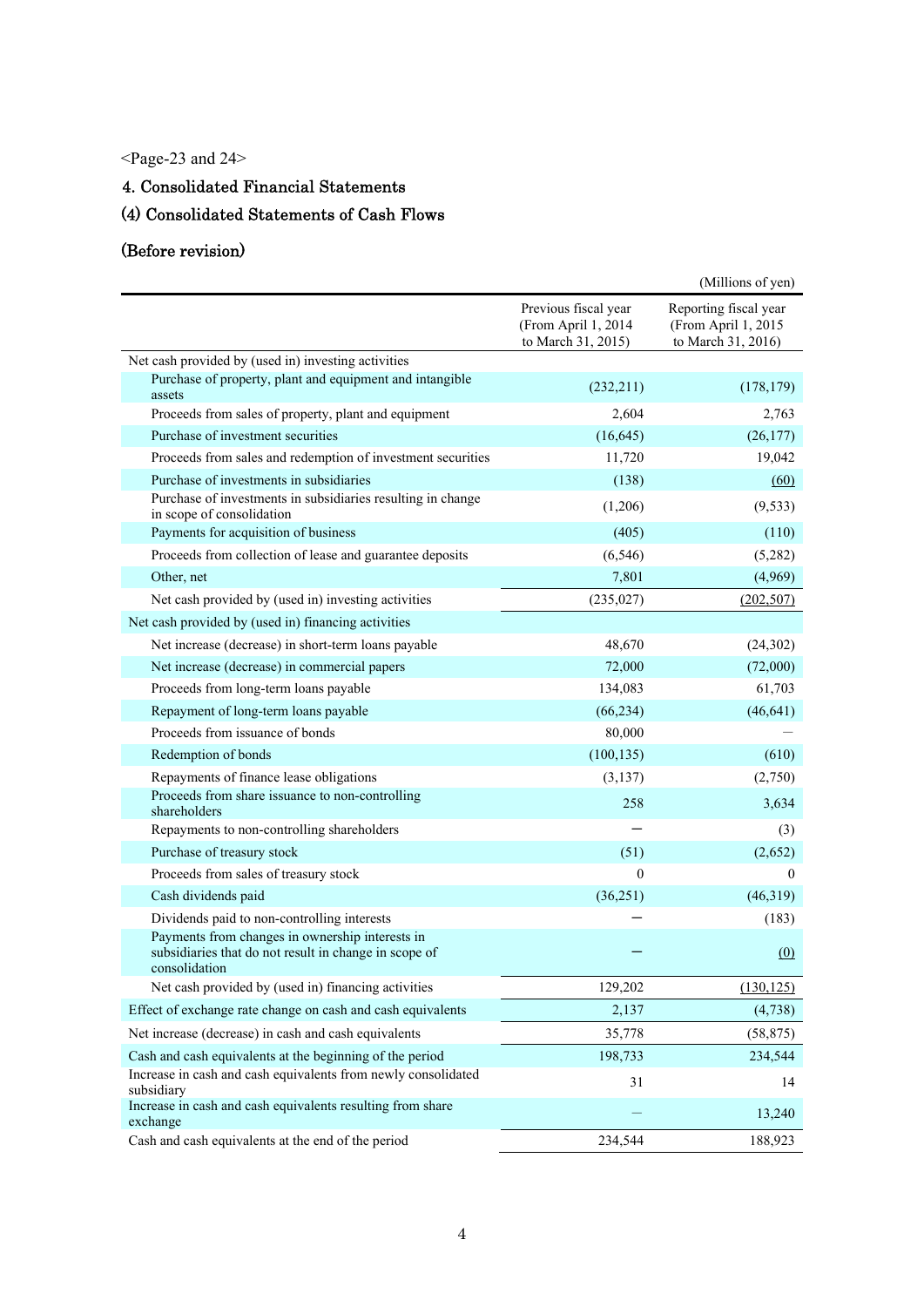# (After revision)

|                                                                                                                           |                                                                   | (Millions of yen)                                                  |
|---------------------------------------------------------------------------------------------------------------------------|-------------------------------------------------------------------|--------------------------------------------------------------------|
|                                                                                                                           | Previous fiscal year<br>(From April 1, 2014<br>to March 31, 2015) | Reporting fiscal year<br>(From April 1, 2015<br>to March 31, 2016) |
| Net cash provided by (used in) investing activities                                                                       |                                                                   |                                                                    |
| Purchase of property, plant and equipment and intangible<br>assets                                                        | (232, 211)                                                        | (178, 179)                                                         |
| Proceeds from sales of property, plant and equipment                                                                      | 2,604                                                             | 2,763                                                              |
| Purchase of investment securities                                                                                         | (16, 645)                                                         | (26, 177)                                                          |
| Proceeds from sales and redemption of investment securities                                                               | 11,720                                                            | 19,042                                                             |
| Purchase of investments in subsidiaries                                                                                   | (138)                                                             |                                                                    |
| Purchase of investments in subsidiaries resulting in change<br>in scope of consolidation                                  | (1,206)                                                           | (9, 533)                                                           |
| Payments for acquisition of business                                                                                      | (405)                                                             | (110)                                                              |
| Proceeds from collection of lease and guarantee deposits                                                                  | (6, 546)                                                          | (5,282)                                                            |
| Other, net                                                                                                                | 7,801                                                             | (4,969)                                                            |
| Net cash provided by (used in) investing activities                                                                       | (235, 027)                                                        | (202, 447)                                                         |
| Net cash provided by (used in) financing activities                                                                       |                                                                   |                                                                    |
| Net increase (decrease) in short-term loans payable                                                                       | 48,670                                                            | (24, 302)                                                          |
| Net increase (decrease) in commercial papers                                                                              | 72,000                                                            | (72,000)                                                           |
| Proceeds from long-term loans payable                                                                                     | 134,083                                                           | 61,703                                                             |
| Repayment of long-term loans payable                                                                                      | (66, 234)                                                         | (46, 641)                                                          |
| Proceeds from issuance of bonds                                                                                           | 80,000                                                            |                                                                    |
| Redemption of bonds                                                                                                       | (100, 135)                                                        | (610)                                                              |
| Repayments of finance lease obligations                                                                                   | (3,137)                                                           | (2,750)                                                            |
| Proceeds from share issuance to non-controlling<br>shareholders                                                           | 258                                                               | 3,634                                                              |
| Repayments to non-controlling shareholders                                                                                |                                                                   | (3)                                                                |
| Purchase of treasury stock                                                                                                | (51)                                                              | (2,652)                                                            |
| Proceeds from sales of treasury stock                                                                                     | $\theta$                                                          | $\mathbf{0}$                                                       |
| Cash dividends paid                                                                                                       | (36,251)                                                          | (46,319)                                                           |
| Dividends paid to non-controlling interests                                                                               |                                                                   | (183)                                                              |
| Payments from changes in ownership interests in<br>subsidiaries that do not result in change in scope of<br>consolidation |                                                                   | (60)                                                               |
| Net cash provided by (used in) financing activities                                                                       | 129,202                                                           | (130, 185)                                                         |
| Effect of exchange rate change on cash and cash equivalents                                                               | 2,137                                                             | (4,738)                                                            |
| Net increase (decrease) in cash and cash equivalents                                                                      | 35,778                                                            | (58, 875)                                                          |
| Cash and cash equivalents at the beginning of the period                                                                  | 198,733                                                           | 234,544                                                            |
| Increase in cash and cash equivalents from newly consolidated<br>subsidiary                                               | 31                                                                | 14                                                                 |
| Increase in cash and cash equivalents resulting from share<br>exchange                                                    |                                                                   | 13,240                                                             |
| Cash and cash equivalents at the end of the period                                                                        | 234,544                                                           | 188,923                                                            |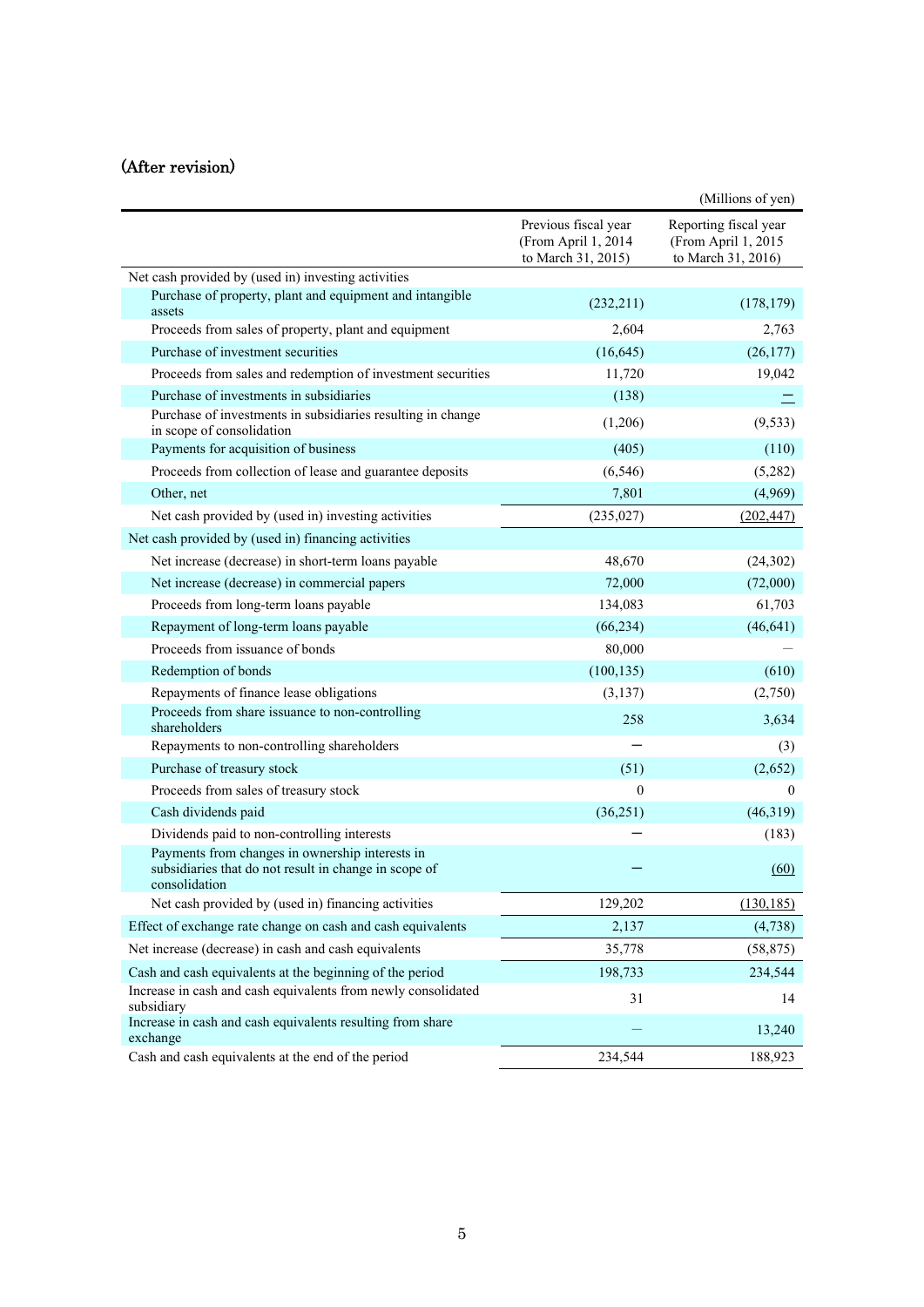$<$ Page-25 $>$ 

# 4. Consolidated Financial Statements (5) Notes to Consolidated Financial Statements (Before revision)

## (Supplementary Information)

**(Revision of Deferred Tax Asset and Deferred Tax Liability Amounts due to Changes in Corporate Tax Rates)** 

On March 29, 2016, the government of Japan promulgated the Act for Partial Revision of the Income Tax Act, Etc. (Act No.15, 2016) and the Act for Partial Revision of the Local Tax Act (Act No.13, 2016). These acts reduce corporate tax rates for consolidated fiscal years beginning on or after April 1, 2016.

In conjunction with these new laws, effective statutory tax rate used for calculating deferred tax assets and deferred tax liabilities will be reduced from the current 33.0% to 30.8% for temporary differences expected to be reversed during consolidated fiscal years beginning on April 1, 2016 and April 1, 2017. The effective statutory tax rate shall be further reduced to 30.6% for temporary differences expected to be reversed during consolidated fiscal year beginning April 1, 2018.

As a result of this change in tax rates, deferred tax assets (amount after deducting deferred tax liabilities) decreased by 5,317 million yen, while income taxes-deferred and valuation differences on available-for-sale securities increased by 7,352 million yen and 2,029 million yen, respectively. The deferred tax liabilities for land revaluation decreased by 1,111 million yen, with the same amount transferred to revaluation reserve for land. Accordingly, revaluation reserve for land (a component of other comprehensive income) increased by 1,111 million yen.

## (After revision)

### (Supplementary Information)

## **(Revision of Deferred Tax Asset and Deferred Tax Liability Amounts due to Changes in Corporate Tax Rates)**

On March 29, 2016, the government of Japan promulgated the Act for Partial Revision of the Income Tax Act, Etc. (Act No.15, 2016) and the Act for Partial Revision, Etc. of the Local Tax Act, Etc. (Act No.13, 2016). These acts reduce corporate tax rates for consolidated fiscal years beginning on or after April 1, 2016.

In conjunction with these new laws, effective statutory tax rate used for calculating deferred tax assets and deferred tax liabilities will be reduced from the 32.2% used for calculation for the previous fiscal year to 30.8% for temporary differences expected to be reversed during consolidated fiscal years beginning on April 1, 2016 and April 1, 2017. The effective statutory tax rate shall be further reduced to 30.6% for temporary differences expected to be reversed during consolidated fiscal year beginning April 1, 2018.